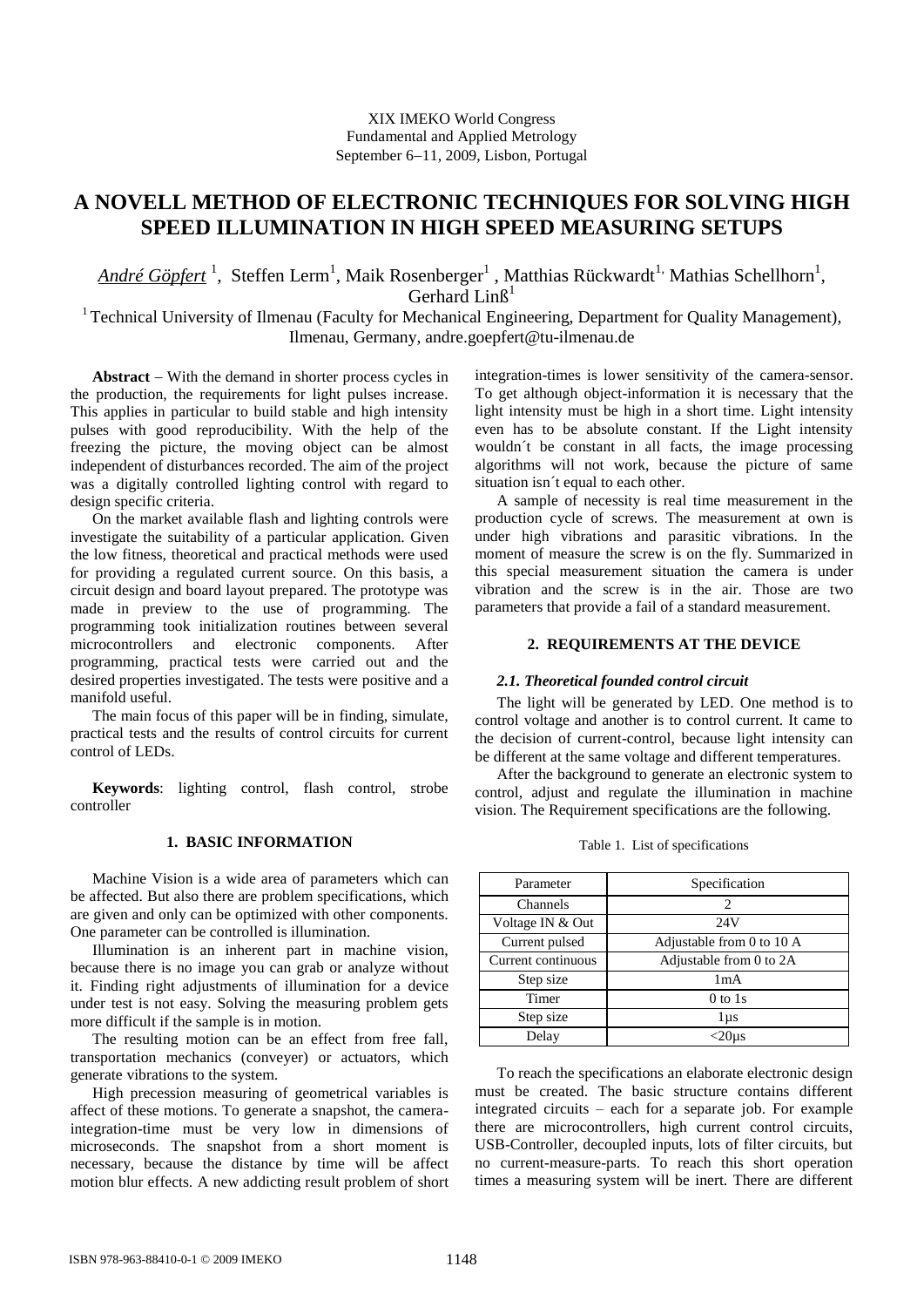ways to measure the current with voltage above a shunt resistor or a contactless hall sensor. But this method is time inefficient. It would be an addition about test times of measuring voltage, converting into voltage, calculate new and settling the parameters of DAC.

#### *2.2. Creating a structure of components*

At the beginning there were ideas of a control-structure. The ideas have a range from one microcontroller for all to one for each channel or substitute microcontrollers for CPLD or FPGA. The founded concept is based on short reaction-times, after a trigger-signal. The concept is a combination of one master microcontroller and one microcontroller for each part. The matters for microcontrollers are low prices and a lot of functions. Fig.1 shows the simplified concept.

The concept shows the problems of time dependent and time independent parts. The parts which have to be analyzed are the time dependent parts. The parts like optocoupler or switch have a minimal influence to the total time. These parts are digital parts, which only transmit a signal which can be 0 or 1. There are influences of capacities and so on, but this will be insignificant at short ways on circuit board. Switching times of these parts are in the area of some hundred nanoseconds. As example optocoupler has a delay of 15ns and rise-up-time of 30ns.



Fig.1. Simplified structure-design of global components [1]

So the main focus will be the control circuit for current control of LED. In the following chapters it is described, how the idea of control circuit is, how the results of the simulation results are and how it works in real.

## **3. CREATING A CURRENT-CONTROL-CIRCUIT**

#### *3.1. Theoretical founded control circuit*

The control circuit with his elements is special in itself. There are hands of methods to control and adjust a current. As example there are control circuits with fixed voltage regulator, transistor in a lot of combinations like current mirror, FET, OPA and combination of FET or transistor with an OPA.

After careful consideration of requirements and circuit possibilities, at the end the decision was falling at a combination of OPA with transistor or FET. The structure is visualized in Fig. 2.



Fig. 2. Simplified current-control-design of OPA and FET [2]

In Fig. 2 the resistor named RL is the light source or consumer and RS is a resistor for sense, also named shunt. The consumer in simulation is a resistor, because the output of control-circuit has to be analyzed in its self and not the light source. The influences of light source can affect larger rise up times or larger drop-out times. Simplified the output of the circuit in Fig. 2 can be described by developing formula (1) to (2) [3].

$$
R = \frac{U}{I} \tag{1}
$$

$$
I = \frac{V_{Control}}{R_S} \tag{2}
$$

One of the special requests to the control circuit is that the negative consumer potential is the ground-potential. One advantage is that machine chassis can be used as common ground. In this view the circuit from Fig. 2 isn´t the solution. A founded solution is shown in Fig. 3. With a high frequency instrumental amplifier the shunt can be anywhere in control circuit and it isn´t necessary to have the same potential like the operational amplifier. The shunt can be replaced by consumer.



Fig.3. Control-circuit with one consumer-potential on ground

By using an instrumental amplifier like Ina114 in this case the minimal amplification is 2. So the voltage over shunt never reaches control-voltage. In formula (3) "n" is value of amplification.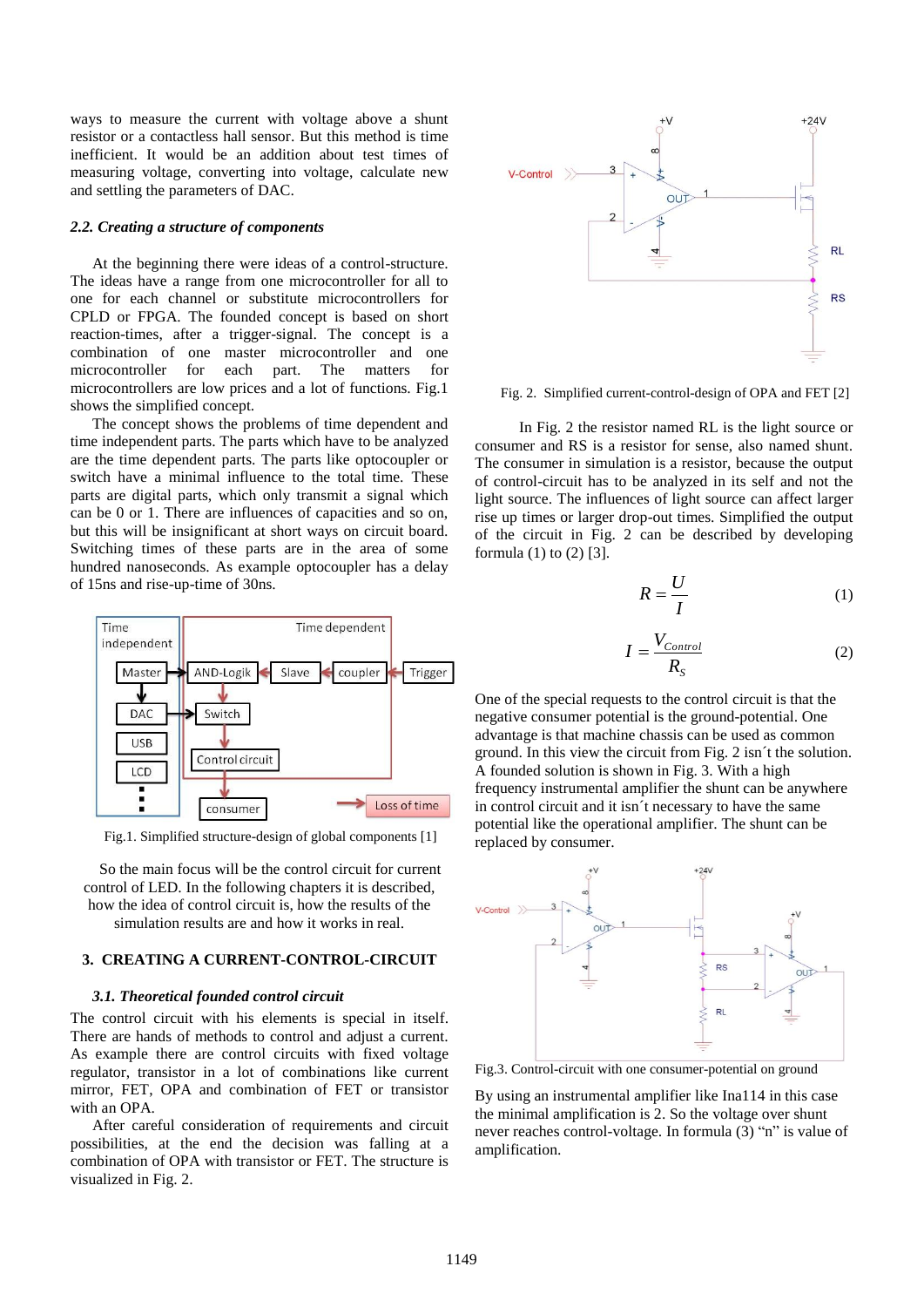$$
I = \frac{1}{n} \cdot \frac{V_{Control}}{R_S} \tag{3}
$$

#### *3.2. Simulation of standard control circuit*

In Fig. 2 the Influences from environment like capacities, induction of voltage, temperature and even influence of several parts on circuit board to each other cannot be simulated. The reactions of these influences also cannot be estimated. Simulation is even important for electronic design. The influences cannot be simulated but the several electronic parts and signal processes. It is still faster and cheaper than practical tests on test boards.

In Fig. 4 the bank of simulation starts with finding the processing of the standard circuit like layout from Fig.2. The marked points to analyze in circuit are the voltages at the inputs of OPA, the Voltage over shunt and the currentoutput on RL.



Fig.4. Control-circuit with shunt on Ground

The results of first simulation are in Fig. 5 and 6. The green curve is the input signal at OPA. The parameters are like a rectangle signal. It´s a rise up from 0V to 5V in a time of 0.1µs after a delay-time of 5us. The pulse-wide is only 50µs till drop-out to 0V. The expected curve from output-current is nearly input, because the value of shunt is 1 ohm. The yellow and violet curves are always the curve from current, shunt-voltage and negative input of OPA.

In Fig. 5 the OPA is a cheap standard OPA. The problem you can see is a slow rise-up to connect through the MOSFET an soon the current will be reached after 20µs. This is the upper limit of specification. The difference between current, shunt-voltage and negative input at OPA are nearly same.



Fig.5. Graph of control-signal and current-output with OPA LM358

In Fig. 6 the OPA is a standard audio-OPA. There is no problem in rise-up to connect through the MOSFET an soon the current will be reached after 1µs. This is much faster than upper limit of specification. All curves are nearly the same.

The conclusion of this simulation is, that the standard control circuit can be very dynamic at all values of currents without any oscillation, which is very good for illumination. Even here it is obvious that no current measuring system can regulate the current and an analogue control circuit is the answer.



Fig.6. Graph of control-signal and current-output with OPA LF411

#### *3.3. Simulation of control circuit with instrumental amplifier*

After finding the processing of the standard circuit, in Fig. 7 the bank of simulation proceeds with finding the processing of the circuit with an instrumental amplifier. There the istrumantal amplifier INA114 was used with a frequency up to 1.5 MHz. The amplification was set to 2. The expected output-current is nearly 2.5A. The test points in circuit are even same.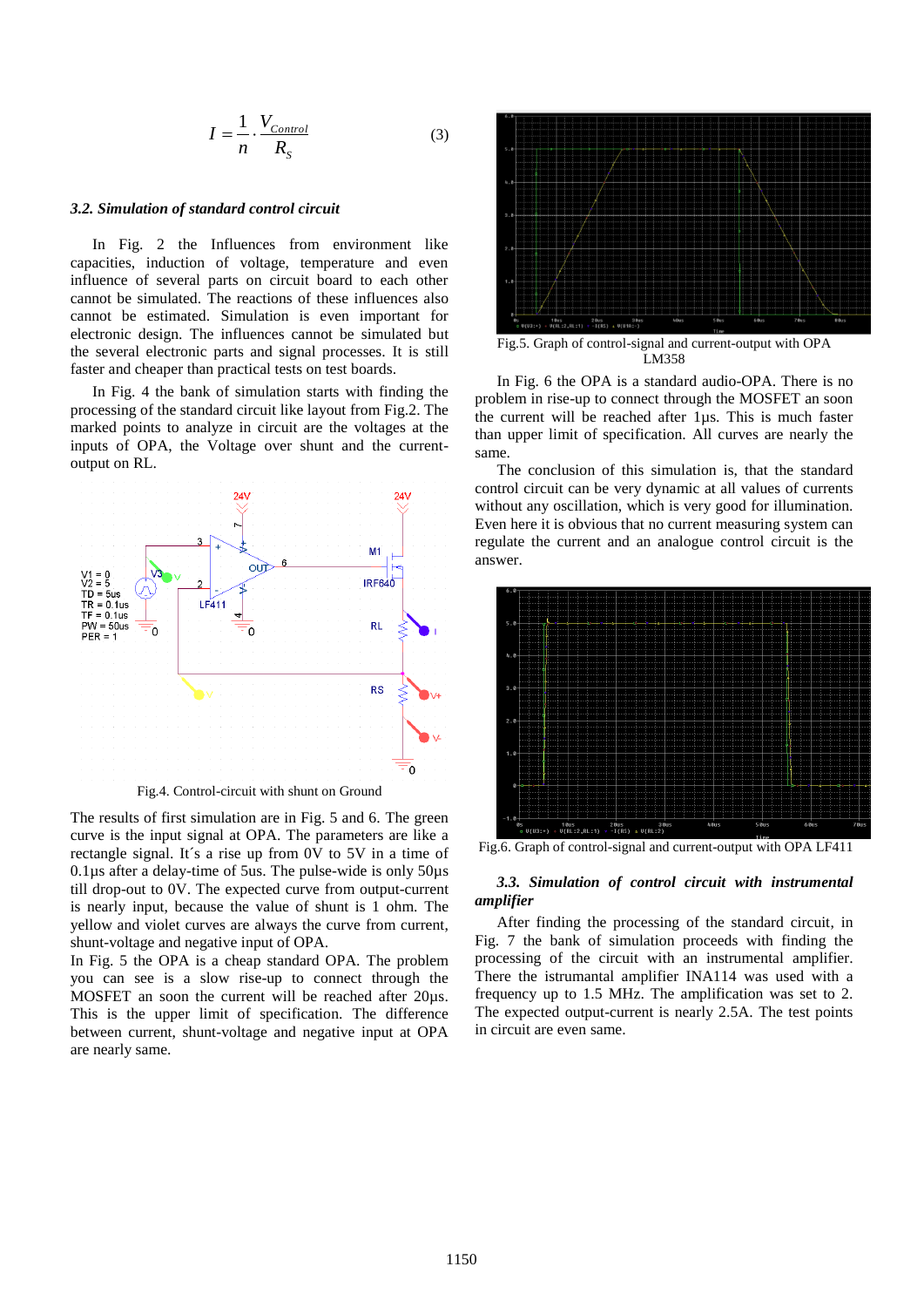

Fig.7. Control-circuit with instrumental amplifier and shunt not on ground

The results of first simulation with LM358 are in Fig. 8. The green curve is the input signal at OPA. The parameters are like a rectangle signal. The rise up of current from 0A to 2.5A is in a time of 15µs after a delay-time of 13us. The expected curve from output-current is not nearly input. Also at current there is an oscillation and fish tail of 400mA. The yellow curve is curve negative input of OPA or rather from output at instrumental amplifier.



Fig.8. Graph of control-signal and current-output with OPA LM358

In Fig. 9 and 10 the OPA is the standard audio-OPA. There is no problem in rise-up to connect through the MOSFET an soon the current will be reached after 1µs. This is much faster than upper limit of specification. The audio-OPA has a frequency of 3MHz. This can be the reason for this curve. There is a fast rise-up in current, but the feedback of voltage over shunt is to slow at the negative input of OPA. The result is the long connect through of MOSFET. Especially in Fig.10. in a time of 500µs the oscillation is clear.



Fig.9. Graph of control-signal and current-output with OPA LF411 at one pulse of 50µs



Fig.10. Graph of control-signal and current-output with OPA LF411 periodically about 500 $\mu$ s

The conclusion of this simulation is, that the control circuit is very dynamic at all values of currents. The crunch is in any oscillation. The oscillation with LM358 goes

against 0, but there is the problem of The problem to find best configuration of operational and instrumental amplifier.

### **4. BUILD-UP AND PRACTICAL TESTS**

Building Up was made on a double-sided circuit board, illustrated in Fig. 11. Simple failures can be detected and solved. After placing and soldering there was the part of programming. Programming was made in a development environment in programming language C.



Fig.11. Simplified structure-design of global components [4]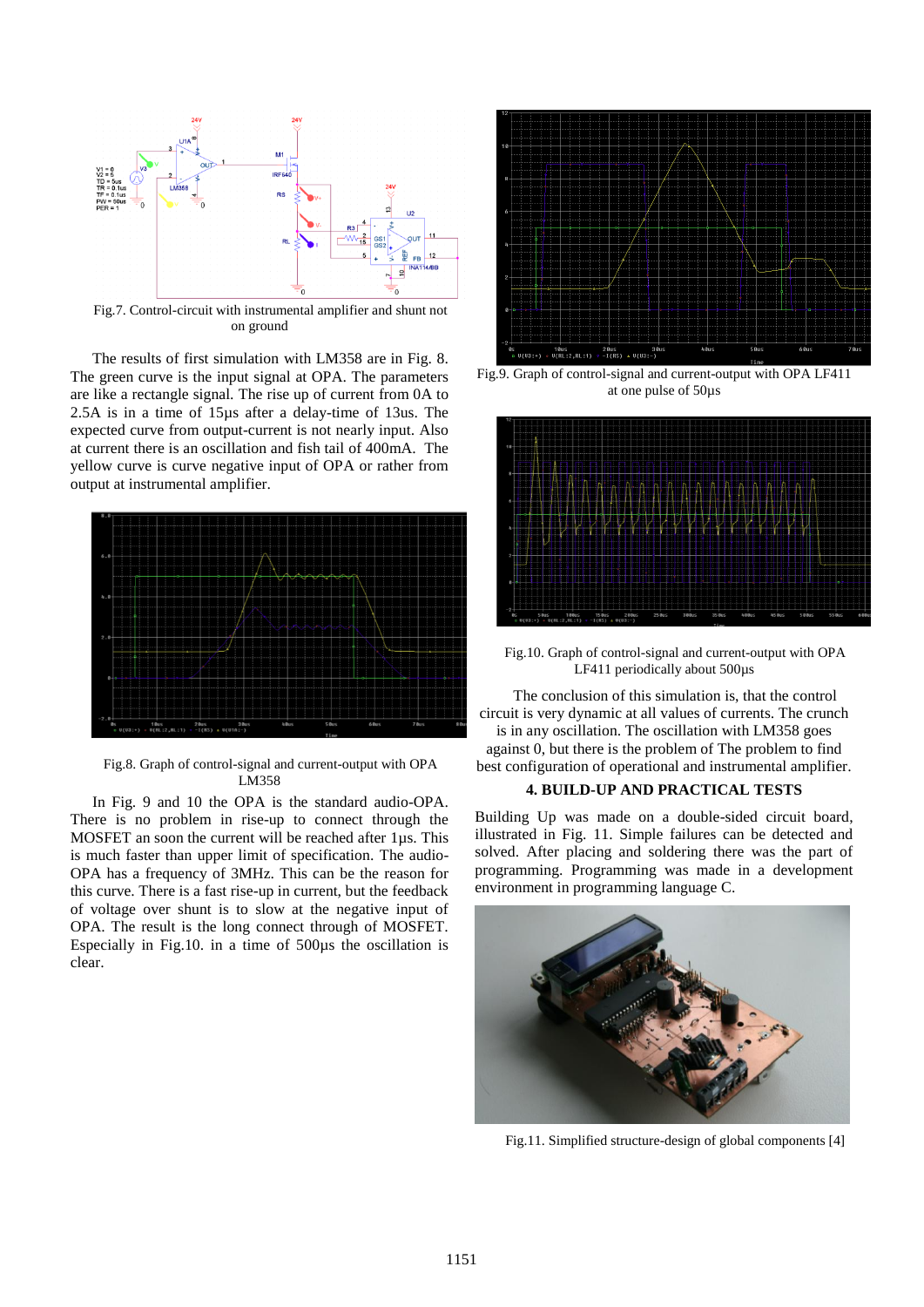In aspect of practical tests there were tests about aspects like reaction time, time accuracy, time resolution, current accuracy, current resolution and specially slew rate.

The setup was the control-circuit with LM358 as OPA and INA114 as instrumental amplifier. Fig.12. shows the green curve of trigger signal and the yellow curve of voltage over shunt, which value is equal to output current. There is a delay of 16µs and a rise up until 2A in 3µs. It is slower with rising current but very linear.



Fig.12. Delay and Rise-Up from 0A to 2A in setup

Fig.13. shows as example one of the other time dependent parts of the whole circuit. It's the processing of trigger signal (blue) and output of optocoupler (yellow). There you can see that the lost time on this part is only about 100ns. It is consequently a very small part of delay.



Fig.13.Delay of optocoupler after trigger signal

#### **5. CONCLUSIONS**

Actually the prototype is well operating for high speed illumination. There are high precision adjustable timer and precision adjustable currents. All this parameters are tested at laboratory and industrial test conditions.

High speed illumination can be used in machine vision systems. Because all parameters are adjustable, it can be adapted to every setup.

Simulation of control circuits was very helpful to get right configuration to the idea. There was found a current control circuit for high speed illumination in machine vision with very good specifications and properties.

### **6. LOOK-OUT**

To get even better conditions in future there will be analyzed another idea. It is shown in Fig.14. It's the idea of a measuring bridge. The problems can be the divergences of the resistors, the sensitivity about influences from the outside. The first results of simulation with a high speed amplifier are in Fig. 15 and 16. Fig. 16. Is a detail of Fig. 15. Which shows the fish tail after rise up.



Fig.15.Simulation of another idea of circuit



Fig.16. Detail of simulation of another idea of circuit